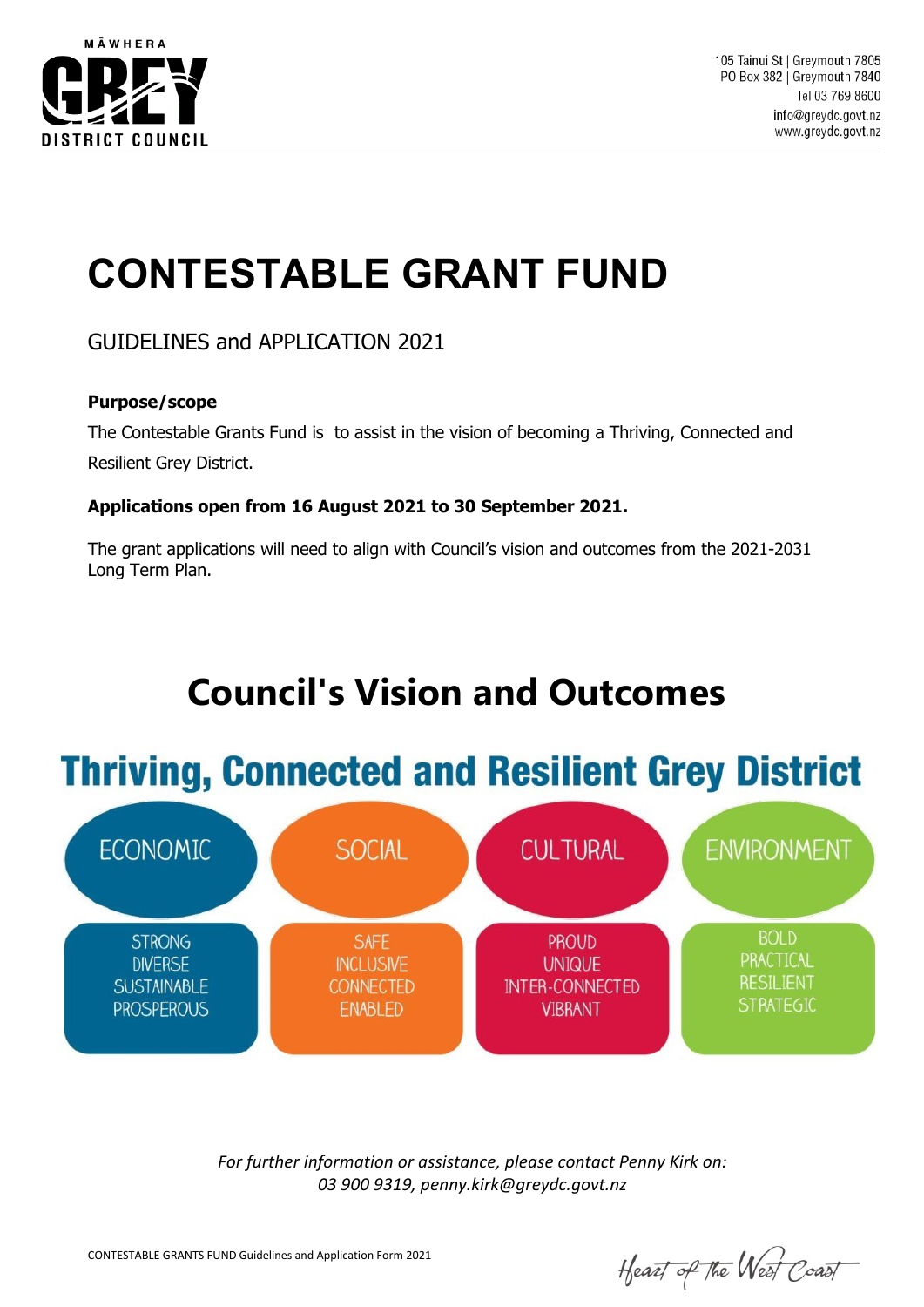### **Application Guidelines**

- 1. All requests for financial assistance are to be submitted on the attached Application for Grant form to the Council.
- 2. All requests for financial support are to be dealt with as requests for grants.
- 3. Requests for grants from clubs, groups or organisations must be accompanied by full financial information.
- 4. Applications for grants are to be evaluated in terms of:
	- the direct benefit of the grant to ratepayers/residents of the district
	- the availability of funds from other sources for the project
	- the level of contribution to the project made by the applicant

Recipients will be required to account accurately for grants through providing Council with a report on how the funds have been spent. Evidence must be provided with this report and completed within 12 months of receiving the grant.

### **Grant Evaluation Criteria**

- 1. Does the application assist the Council to achieve its goals set in the Long-Term Plan?
- 2. Will the grant *directly* benefit ratepayers/residents in the Grey District? If so, how many?
- 3. Are there any other bodies which are specifically designed to cater for these requests? e.g. Creative New Zealand, Lottery Grants Commission, COGS, Ministry of Social Development Funding?
- 4. Has the organisation received, or have they applied, for funds from other organisations for the same project? If so, how much?
- 5. How much of their own funds does the organisation have to put towards, this request/project?
- 6. Is the organisation/individual a non-profit body and able to accurately account for any funds granted?
- 7. Has the organisation supplied all information on the application form, including a set of accounts?
- 8. What is the effect on the individual/organisation if the Council does not support the application?

CONTESTABLE GRANT FUND Guidelines and Application Form 2021 Page 2 of 2

 $11.7 - 0 + 11$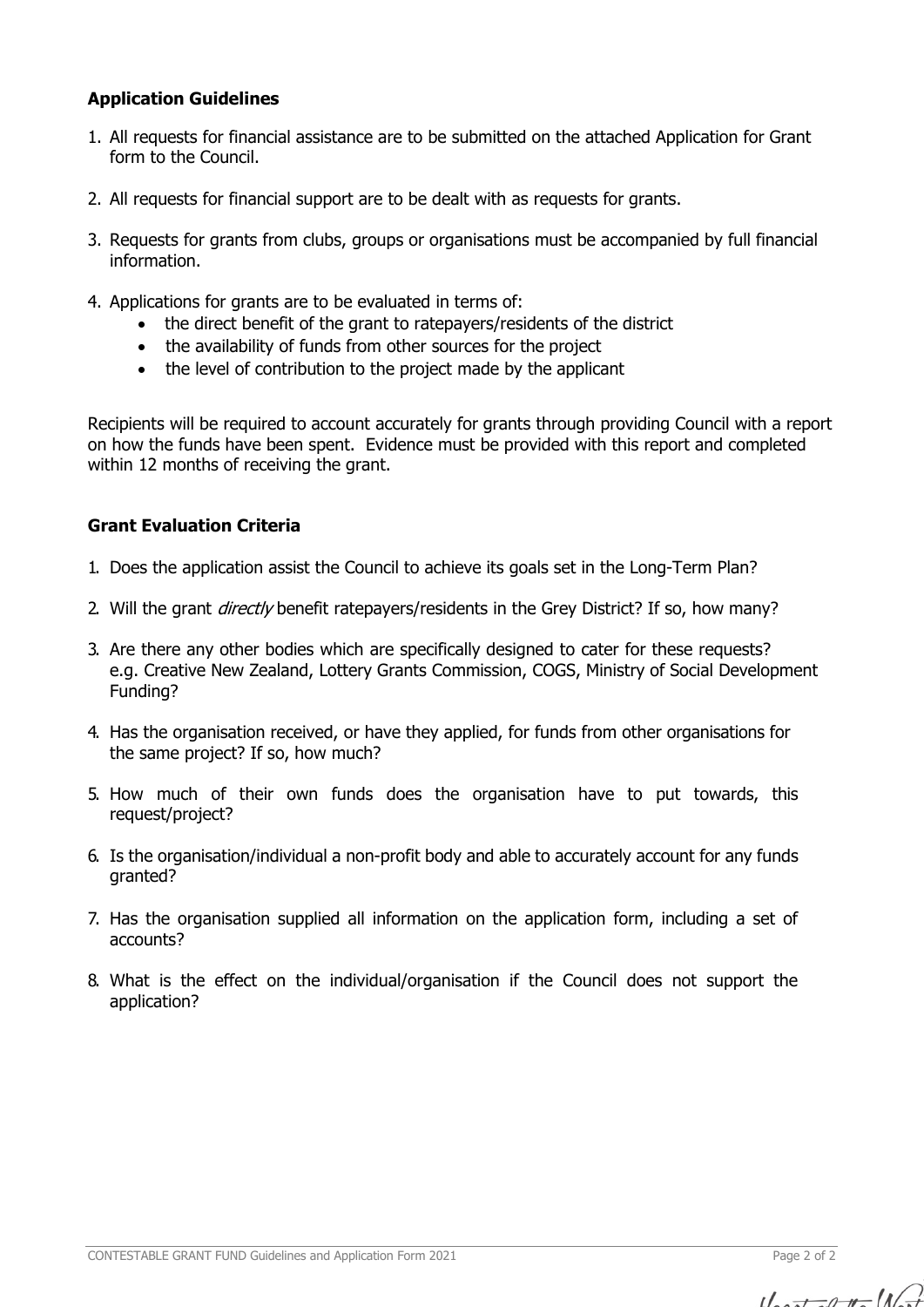

105 Tainui St | Greymouth 7805 PO Box 382 | Greymouth 7840 Tel 03 769 8600 info@greydc.govt.nz www.greydc.govt.nz

### GRANT APPLICATION FORM

| <b>Organisation or Individual Name</b>                                                                                                             |                                                            |
|----------------------------------------------------------------------------------------------------------------------------------------------------|------------------------------------------------------------|
| <b>Address</b>                                                                                                                                     |                                                            |
| <b>Phone/Cell phone</b>                                                                                                                            |                                                            |
| <b>Email</b>                                                                                                                                       |                                                            |
| <b>Contact Person</b>                                                                                                                              |                                                            |
| <b>Position</b>                                                                                                                                    |                                                            |
| <b>Additional Information Required</b>                                                                                                             |                                                            |
| <b>Legal Status of Organisation (Trust,</b><br><b>Incorporated Society etc):</b>                                                                   |                                                            |
| <b>Is your Organisation a Registered</b><br><b>Charity with Charities Services or</b><br>recognised as a non-profit body by<br>the Inland Revenue? | Yes<br>No<br>If yes, please provide your Charities number: |
| If your organisation is registered<br>for GST, please supply your GST<br>number:                                                                   |                                                            |
| <b>Name of Officer Holders:</b><br>Chairperson/President, Secretary, Treasurer, etc                                                                |                                                            |
| Is your Organisation responsible to,<br>or controlled by any other<br>organisation or authority?                                                   | Yes<br>If yes, please name:<br>No                          |
| What amount of funding does your<br>organisation request from the Grey<br><b>District Council?</b>                                                 | \$                                                         |
| What other sources of funding are<br>you using for this project?                                                                                   |                                                            |
| State your organisation's purpose<br>and objectives:                                                                                               |                                                            |

Heart of the West Coast